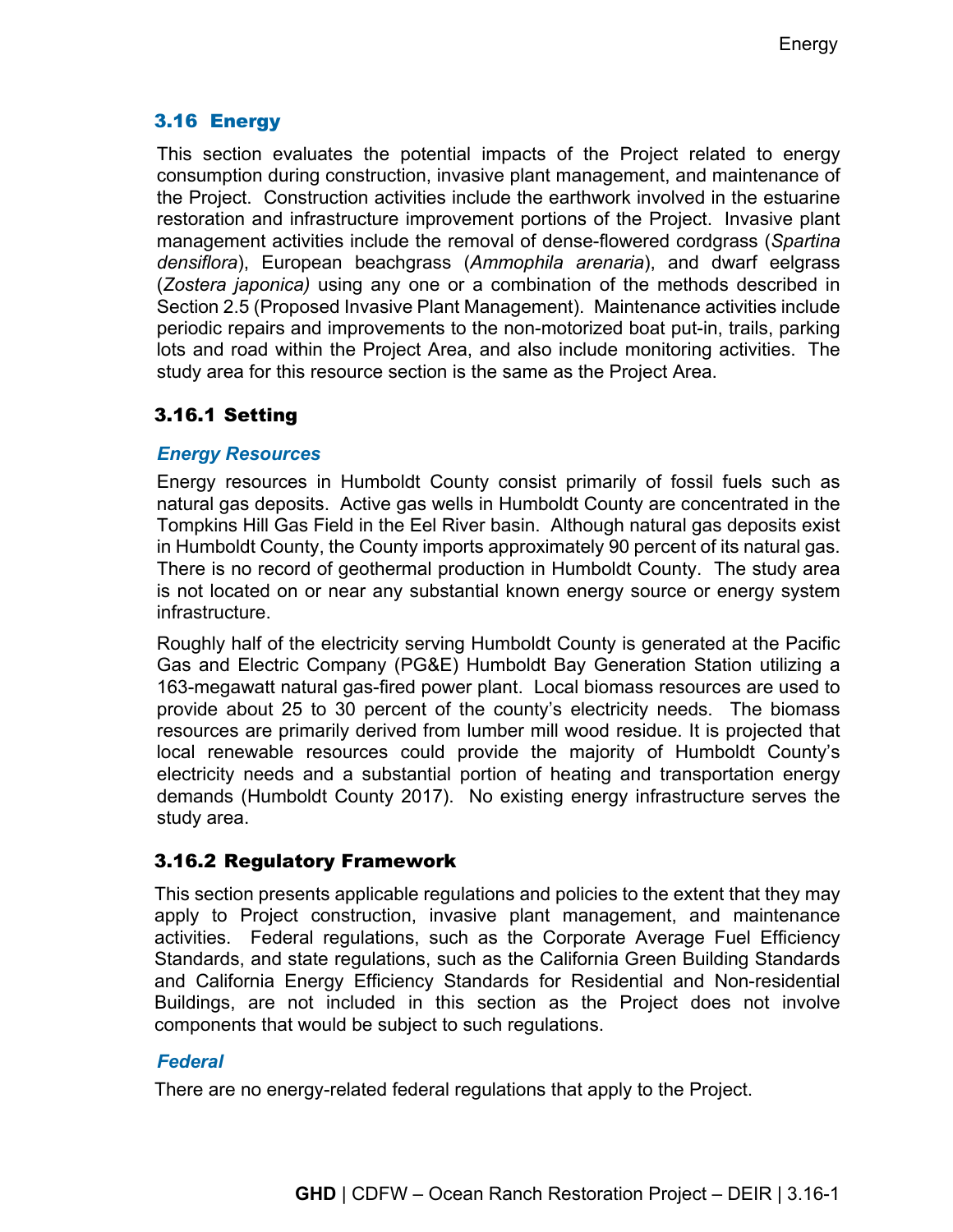#### *State*

#### **State of California Energy Action Plan**

In 2003, the three key energy agencies in California— the California Energy Commission (CEC), the California Power Authority (CPA), and the California Public Utilities Commission (CPUC)—jointly adopted an Energy Action Plan (EAP) which sets goals for California's energy future and memorializes a commitment to achieve these goals through specific actions. In 2005, the CPUC and the CEC jointly prepared a subsequent draft of the EAP (EAP II) to identify further actions necessary to meet California's future energy needs. To the extent that efficiency, demand response, renewable resources, and distributed generation are unable to satisfy increasing energy and capacity needs, the EAP II supports the use of clean and efficient fossil-fuel energy generation. The plan recognizes that concurrent improvements are required to the bulk electricity transmission grid and distribution facility infrastructure to support growing demand centers and the interconnection of new generation, both on the utility and customer side of the meter.

#### **Senate Bill 1389**

Senate Bill (SB) 1389, the *California Integrated Energy Policy*, was adopted in August 2002 and requires the CEC to prepare an Integrated Energy Policy Report (IEPR) for electricity, natural gas, and transportation fuels. The IEPR contains an analysis of the policies and actions that are necessary to ensure that the state has adequate energy resources—including a range of alternative energy resources—to meet its needs. The IEPR also includes recommendations to reduce energy demand and to improve the state's energy infrastructure.

#### **Assembly Bill 1007**

Assembly Bill 1007 (Pavley, Chapter 371, Statutes of 2005) required the CEC to prepare a state plan to increase the use of alternative fuels in California (State Alternative Fuels Plan). The CEC prepared the State Alternative Fuels Plan in partnership with the California Air Resources Board and in consultation with other state, federal, and local agencies. The final State Alternative Fuels Plan, published in December 2007, attempts to achieve an 80-percent reduction in greenhouse gas emissions associated with personal transportation, even as California's population increases.

#### *Local*

Lands within the Project Area are owned by CDFW or are under the jurisdiction of the State Lands Commission, and therefore will not require a Conditional Use Permit from Humboldt County nor adherence to the Humboldt County General Plan or the Local Coastal Program Eel River Area Plan. Because potential impacts related to energy would be limited to the immediate Project Area, local and regional regulatory policies are not included in this analysis.

## 3.16.3 Evaluation Criteria and Significance Thresholds

Under criteria based on Appendix G of the CEQA Guidelines, the Project would be considered to have a significant impact on energy resources if it would result in any of the following: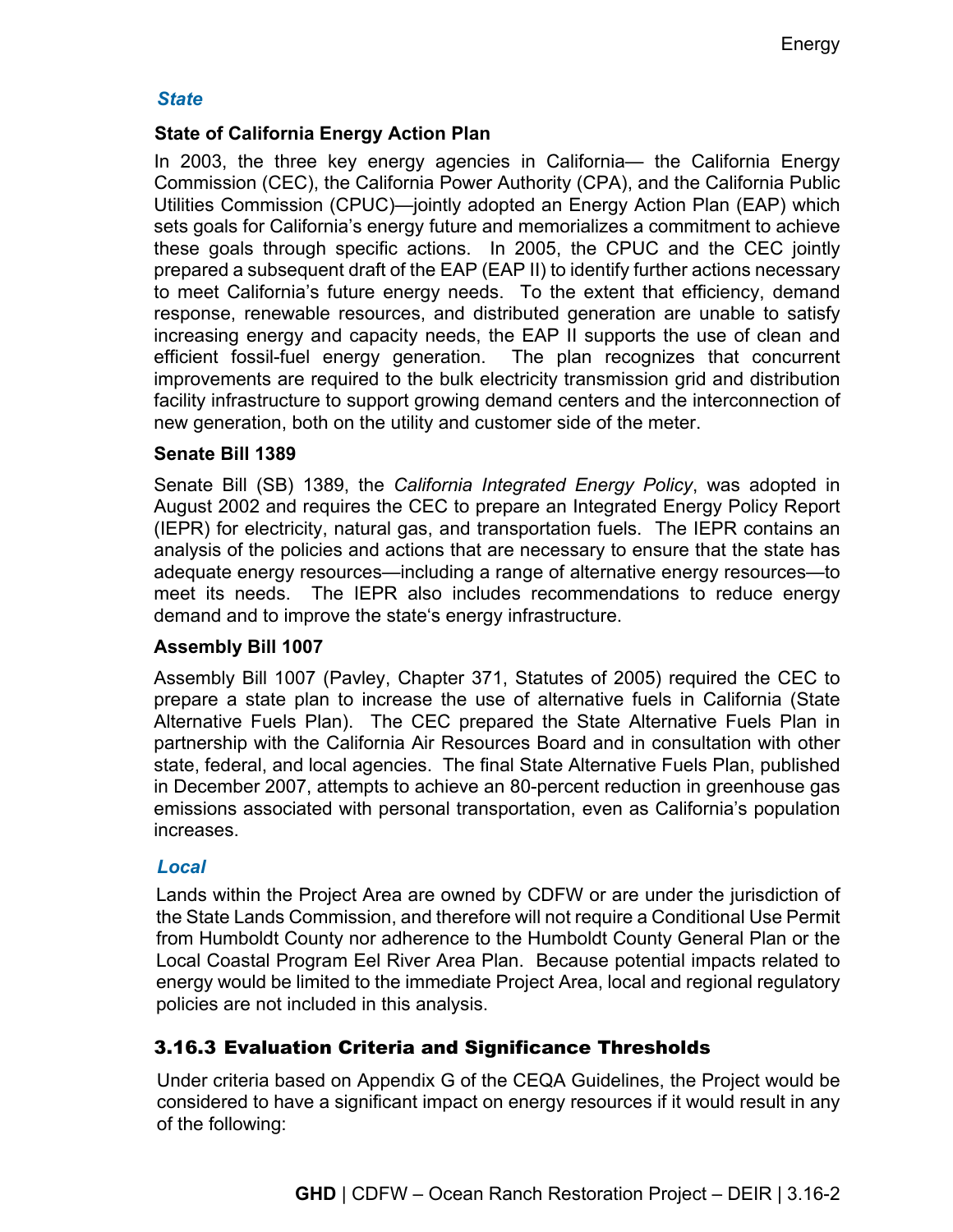- Result in potentially significant environmental impact due to wasteful, inefficient; unnecessary consumption of energy resources, during Project construction or operation; or
- Conflict with or obstruct a state or local plan for renewable energy or energy efficiency.

The following sections describe the anticipated environmental impacts on energy due to the Project.

#### *Areas of No Project Impact*

Construction, invasive plant management activities and maintenance of the Project would not result in short-term, long-term or cumulative impacts relative to one of the evaluation criteria identified for energy resources. For the reasons presented below, the following evaluation criterion is not applicable to the Project.

 **Would the Project conflict with or obstruct a state or local plan for renewable energy or energy efficiency?** Lands within the study area are owned by CDFW or are under the jurisdiction of the State Lands Commission and therefore are not subject to any local plans or regulations governing energy resources. The Project would not conflict with or inhibit the implementation of the State EAP or other state regulations that are applicable to the Project. No residential or non-residential building development is proposed so green building codes and building-related energy reduction goals are not applicable. The Project would require the use of equipment to construct the Project and remove invasive plant species; however, these activities would be temporary and would not interfere with the broader renewable energy or energy efficiency goals of the state. This criterion is not applicable to the Project and will not be discussed further.

## 3.16.4 Methodology

Existing information sources were reviewed to determine whether any portions of the study area contain significant energy resources and to evaluate how these resources, if any, would be affected by the Project. This analysis evaluates the use of energy resources (e.g., fuel and electricity) during the construction, invasive plant management activities, and maintenance of the Project. Specifically, the analysis considers whether Project activities would use large amounts of fuels or energy, and whether they would be used in a wasteful manner.

## 3.16.5 Impacts and Mitigation Measures

**Impact: EN-1: Would the Project result in a potentially significant environmental impact due to wasteful, inefficient, or unnecessary consumption of energy resources, during Project construction or operation?**

## **Construction**

Construction of the estuarine restoration portion of the Project would require use of heavy equipment, as discussed in Section 3.3 (Air Quality), and associated fuels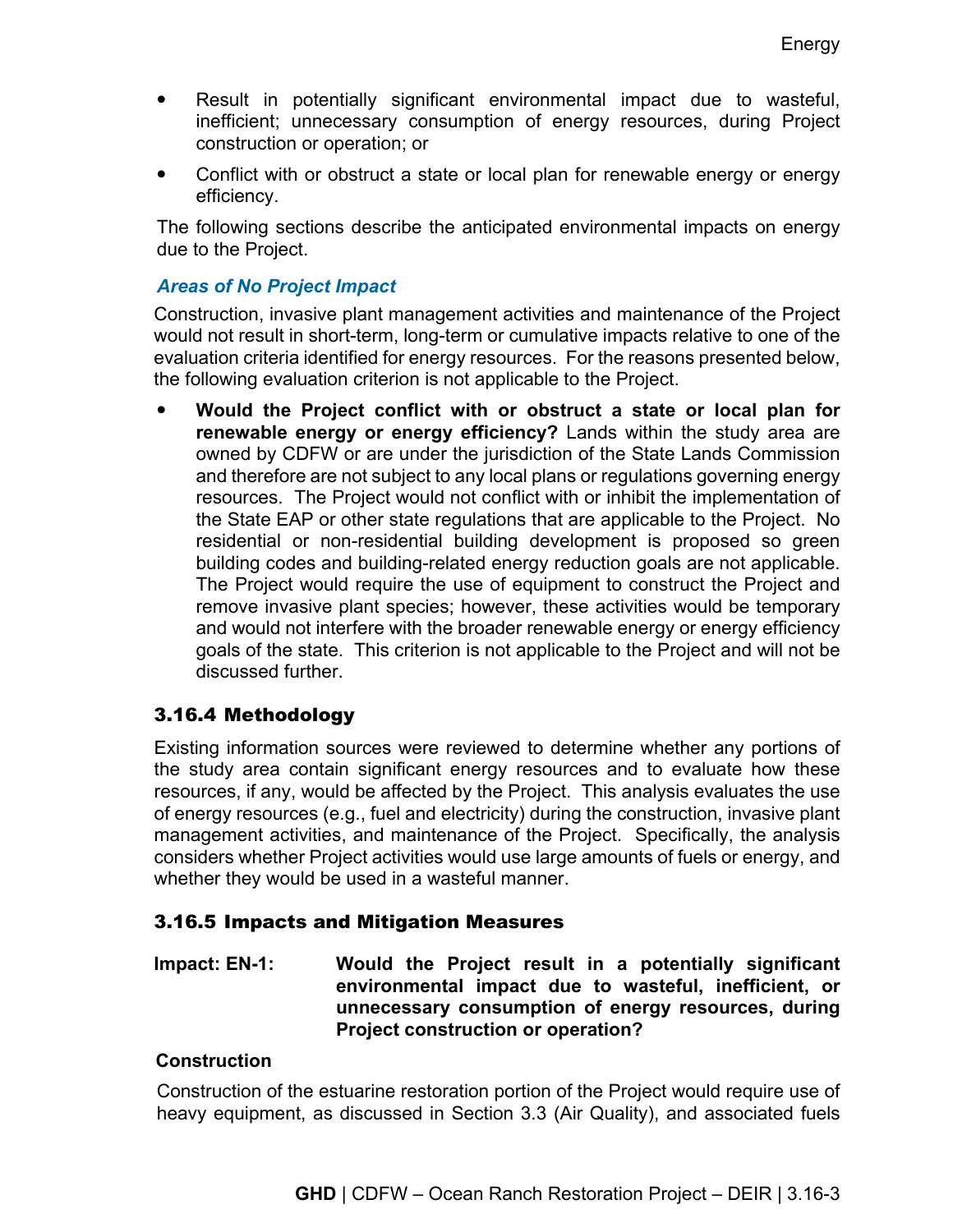(primarily gas, diesel, and motor oil). The precise amount of construction-related energy consumption that would occur is uncertain. However, construction would not require a large amount of fuel or energy usage because of the moderate number of construction vehicles and equipment, worker trips, and truck trips that would be required for a project of this scale. Trips expected to occur during Project construction would consist of less than 30 per day, and construction equipment would remain staged in the Project Area once mobilized. Additionally, all material appropriate for reuse on-site would remain within the Project Area so truck trips to dispose of sediment off-site would not be required. The use of fuel would be limited to construction activities of the estuarine restoration component of the Project and would not be wasteful or unnecessary.

Excessive idling and other inefficient site operations would be prohibited. Equipment idling times would be minimized either by shutting equipment off when not in use or reducing the maximum idling time to five minutes or less (as required by the California airborne toxics control measure Title 13, Section 2485 of the California Code of Regulations [CCR]). Because of the relatively short initial timeframe needed to construct the estuarine restoration portion of the Project (approximately two construction seasons), and because Project construction would not encourage activities that would result in the use of large amounts of fuel and energy in a wasteful manner, impacts related to the inefficient use of constructionrelated fuels would be less than significant.

#### **Invasive Plant Management and Maintenance**

Following Project implementation, periodic maintenance of infrastructure by CDFW staff, including road, parking area, and trail maintenance, as well as ongoing management of non-native plants in the estuarine restoration area and along the dunes may be conducted. These activities would generally be supported by CDFW vehicles and use of hand-held tools, although some activities (e.g., mechanical removal of dense-flowered cordgrass or European beachgrass) may require use of heavy equipment. Passive recreational uses of the site, such as hiking, wildlife viewing, and small watercraft use would also continue to occur, and would require use of personal vehicles to access the site. The use of fossil-fuel powered equipment to support invasive plant management and maintenance activities would be periodic and short-term (e.g., European beachgrass removal would occur intermittently between August 1 and March 15 for a period of six years, and potentially up to ten years or as long as needed to achieve control and/or eradication). These activities would not result in a substantial increase in energy use, and would not result in inefficient, wasteful, or unnecessary consumption of fuels or other energy resources. The impact would be less than significant.

**Mitigation Measures:** No mitigation is necessary.

**Level of Significance:** Less than significant.